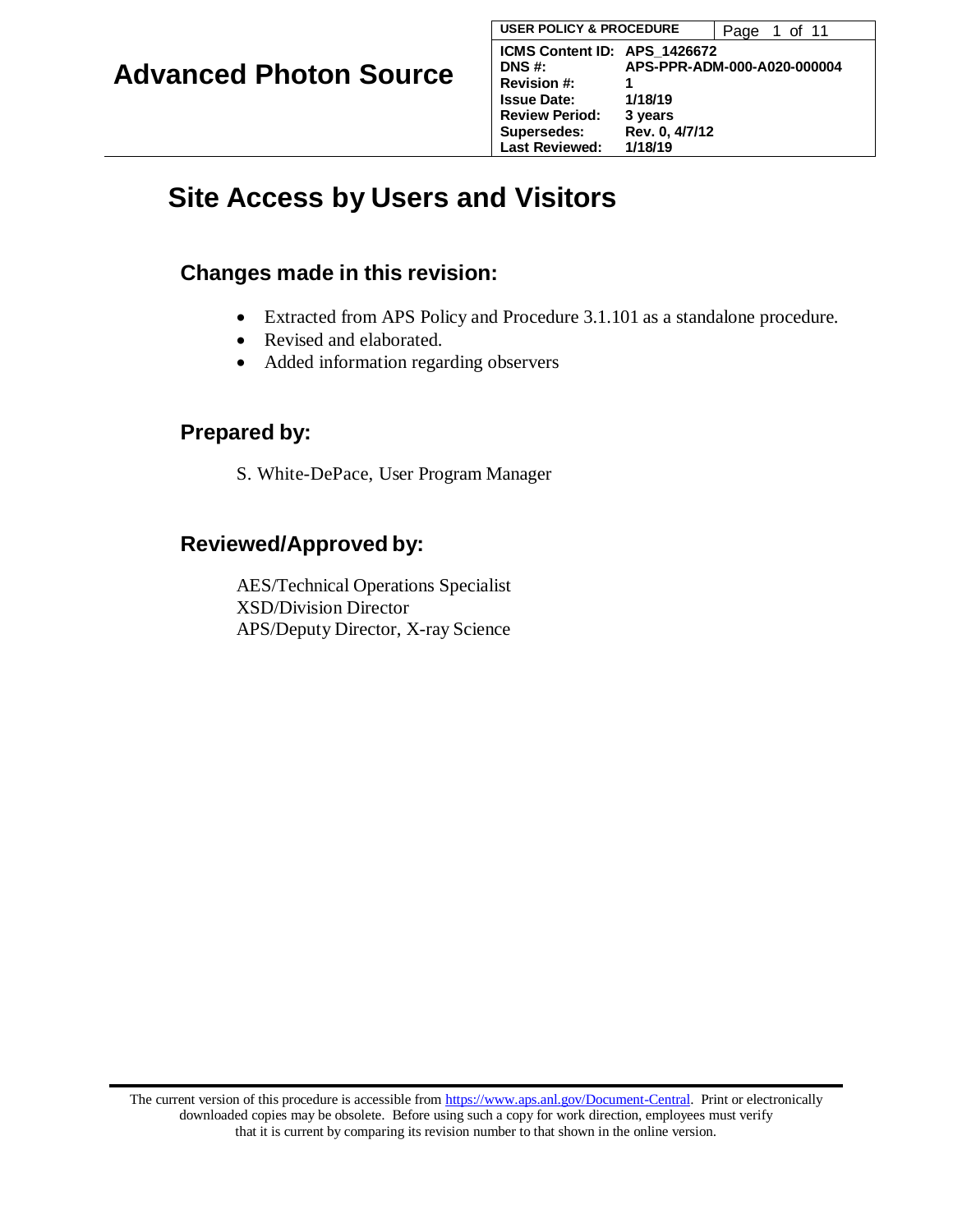## **Table of Contents**

### **POLICY**

### **PROCEDURE**

| 5 DOCUMENTS/RECORDS CREATED BY THIS PROCEDURE  10 |  |
|---------------------------------------------------|--|
|                                                   |  |
|                                                   |  |
|                                                   |  |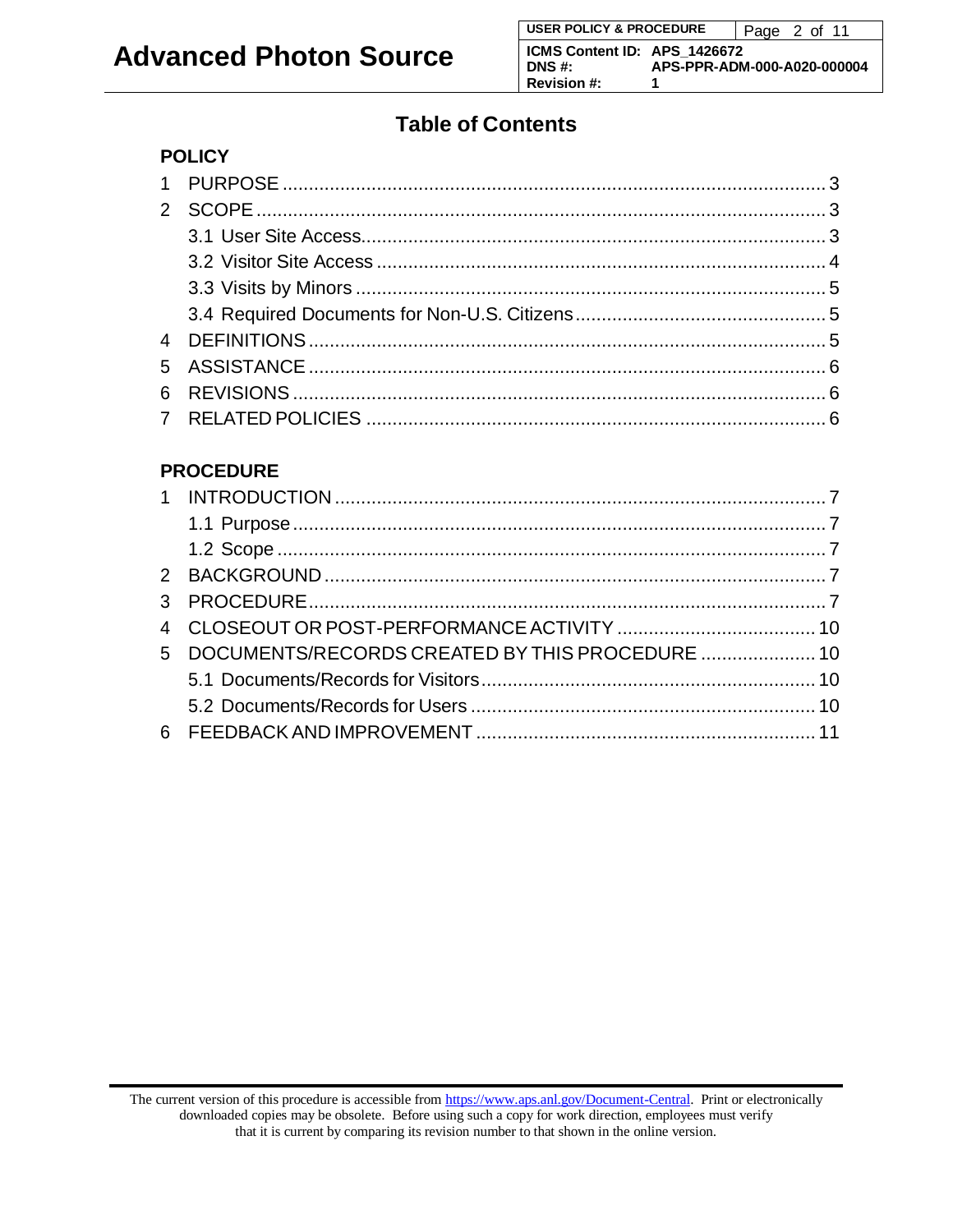## <span id="page-2-0"></span>**Site Access by Users and Visitors**

## **POLICY**

## **1 PURPOSE**

This policy governs how users and visitors coming to APS gain access to the Argonne National Laboratory site.

## **2 SCOPE**

This policy applies to anyone coming to the APS for a visit, to conduct handson research, or to access an experiment remotely via computer.

#### **POLICY**

Argonne National Laboratory is a controlled-access site operated by the U.S. Department of Energy (DOE). Therefore,

- Persons wishing to perform hands-on work at the APS ("users") must have DOE/ANL approval to enter the Argonne site.
- Users who will operate an experiment remotely via computer must have DOE/ANL approval to enter the Argonne site.
- Persons who wish to enter the site but who will not do hands-on work ("visitors" or observers), such as collaborators, students, or family members, must also have DOE/ANL approval appropriate to the purpose of their visits.
- All DOE requirements pertaining to site access by foreign nationals must be followed (see DOE Order 142.3A).

### **3.1 User Site Access**

**Registration.** Each person working at the APS as a user (including users participating in experiments remotely via computer or observing an experiment) must request access individually by registering through APS' web-based user registration system.

**Access approval.** The APS User Program Office will carry out the administrative processes required to obtain access approval. The user may be asked to provide additional information, based on their citizenship or affiliation. Users receive e-mail notifications from the User Program Office of their site access approval dates. The user must not travel to Argonne until site access is approved.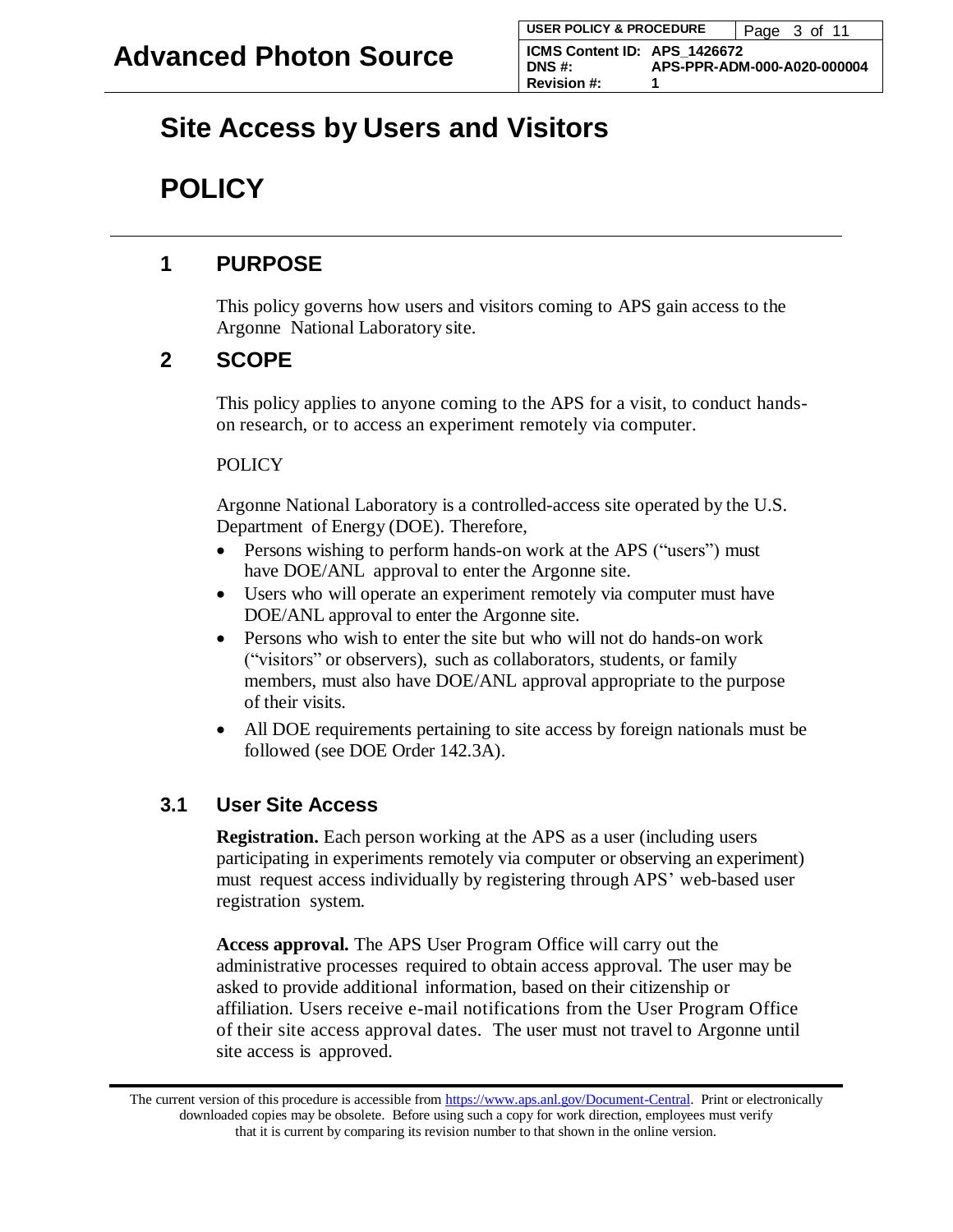**Gate pass. A gate pass is required for all first-time users who do not hold a user badge.** Gate passes are requested by theUser Program Office and are issued by the Argonne Visitor Information Center under [LMS-PROC-327.](https://docs.anl.gov/main/groups/intranet/@shared/@lms/documents/procedure/lms-proc-327.pdf)

**User badge**. Long-term site access is by a photo badge ("user badge"), which is issued by the Argonne Visitor Information Center (LMS PROC-327) if the individual meets the following criteria:

- Required training is completed (see User Training [APS 1258434])
- Signed user agreement or other legal agreement is in place (see Legal Agreements [\[APS\\_1414785\]](https://www.aps.anl.gov/files/APS-sync/centraldocs/policy_procedures/user/docs/APS_1414785.pdf))
- Clearance for site access (ANL-593) is up to date, for non-U.S. citizens (see Section [3.4/Considerations](#page-4-0) for Non-U.S. Citizens).

**Off-hours building access.** The badges use proximity ("prox card") technology and are activated by the User Program Office to permit off-hours access to 400-area buildings, including laboratory/office modules and specific laboratories (by approval of beamline staff). Encoding of prox cards is done for users who have up-to-date training.

**Validity. For US citizens, badges are valid for up to two years. For non-US citizens, badges are valid through the end date of the immigration status documents.** The expiration date is marked on the badge. When the badge expires, the user must re-register through the web-based user registration system and provide updated information.

#### Resident User Access

Employees of institutions other than Argonne who are permanently assigned to the APS receive user badges as described in Section [3.1/User](#page-2-0) Site Access. However, they are designated as "resident users" and have different training requirements (see User Training, [APS\\_1258434\)](https://www.aps.anl.gov/files/APS-sync/centraldocs/policy_procedures/user/docs/APS_1258434.pdf).

#### **3.2 Visitor Site Access**

**Registration.** Each person coming to the APS as a visitor (including family members or other persons accompanying an experimenter) must request access individually by registering through the APS's web-based visitor registration form.

**Access approval.** The APS User Program Office administers all access requests. The visitor may be asked to provide additional information based on their citizenship or affiliation. A host must be designated for each visitor. All DOE requirements for non-U.S. citizens apply. The APS User Program Office notifies the visitor via e-mail, when approval is granted. The visitor must not travel to Argonne until site access is approved.

The current version of this procedure is accessible from [https://www.aps.anl.gov/Document-Central.](https://www.aps.anl.gov/Document-Central) Print or electronically downloaded copies may be obsolete. Before using such a copy for work direction, employees must verify that it is current by comparing its revision number to that shown in the online version.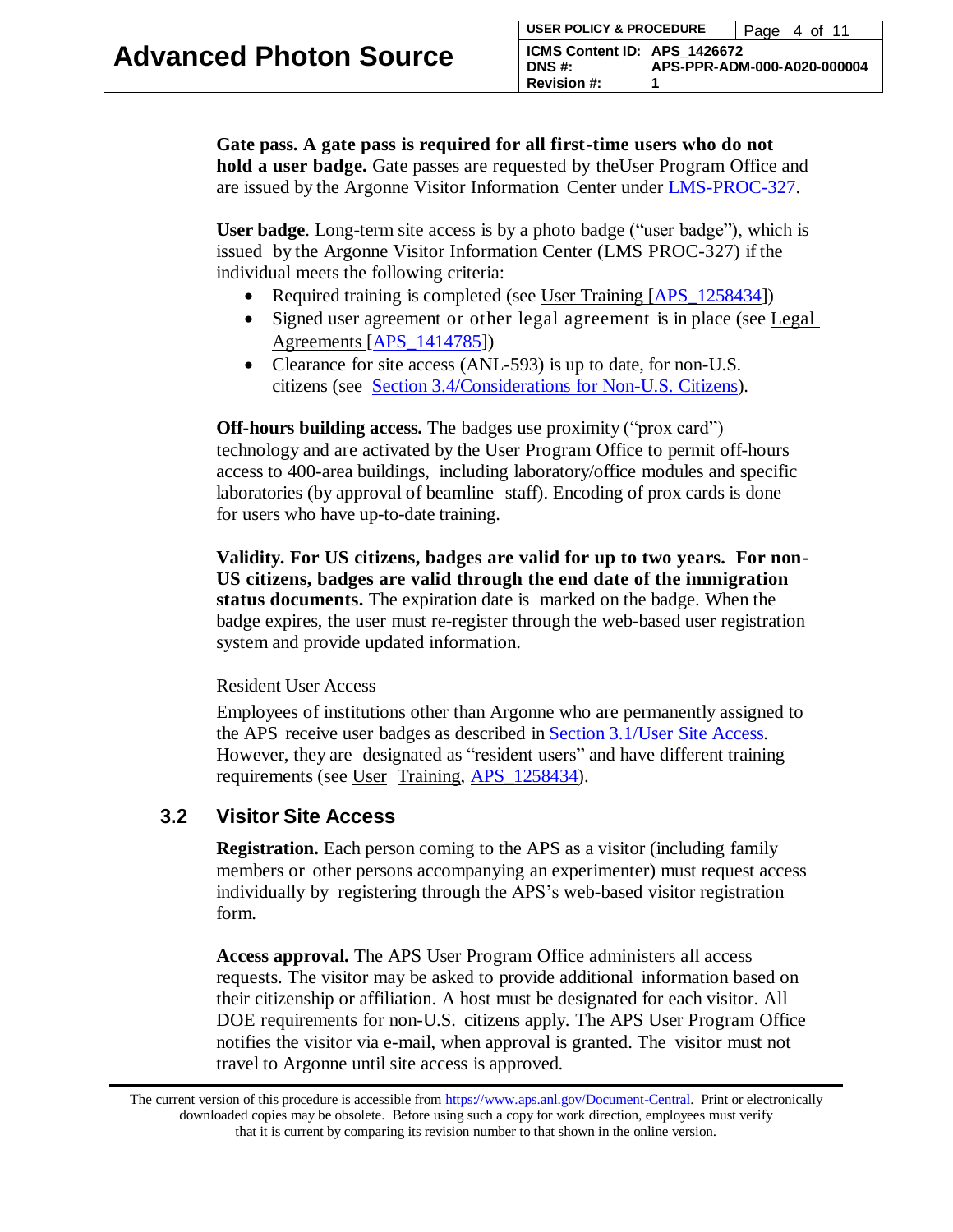#### **Gate pass. A gate pass is required for all visitors to obain site access.**

**G**ate passes are requested through the User Program Office and are issued by the Argonne Visitor Information Center under [LMS-PROC-327.](https://docs.anl.gov/main/groups/intranet/@shared/@lms/documents/procedure/lms-proc-327.pdf) All requests must demonstrate a benefit to DOE and visitors must follow all Argonne site access policies.

#### <span id="page-4-0"></span>**3.3 Visits by Minors**

Access to Argonne by minors is covered under **LMS-POL-59**. This policy covers minors visiting Argonne for personal visits, tours, educational/outreach visits, or research-focused visitor or facility/partnership visits.

Argonne does not employ minors, and minors may not engage in job shadowing or work activities.

#### **3.4 Required Documents for Non-U.S. Citizens**

An ANL-593 form is required for site access for all non-US users and visitors. The User Program Office will initiate the request for a 593 on behalf of users/visitors using the information provided on a registration form.

#### **3.5 Expiration of badge and renewal of access approval**

Anyone with an expired badge will be denied access to the Argonne site. US and non-US users must renew their registration forms via the web-based user registration form. Users will be reminded to renew their registration forms via an e-mail notice. The User Program Office sends update requests to users approximately 6 to 8 weeks prior to expiration of their access approval. The user must enter the requested update in a timely fashion to ensure uninterrupted access. Such users should not travel to the APS until they are notified by the User Office that access is approved.

#### **4 DEFINITIONS**

| <b>ANL-593:</b> | Argonne form used to request and grant approval for site access<br>for non-U.S. citizens.                       |
|-----------------|-----------------------------------------------------------------------------------------------------------------|
| Gate pass:      | Temporary identity card permitting entry to Argonne.                                                            |
| User:           | Individual who conducts experimental work at the APS.                                                           |
|                 | User, remote: Individual who uses remote computer access to conduct<br>experimental work at the APS.            |
|                 | <b>User, resident:</b> Employee of an institution other than Argonne who is<br>permanently assigned to the APS. |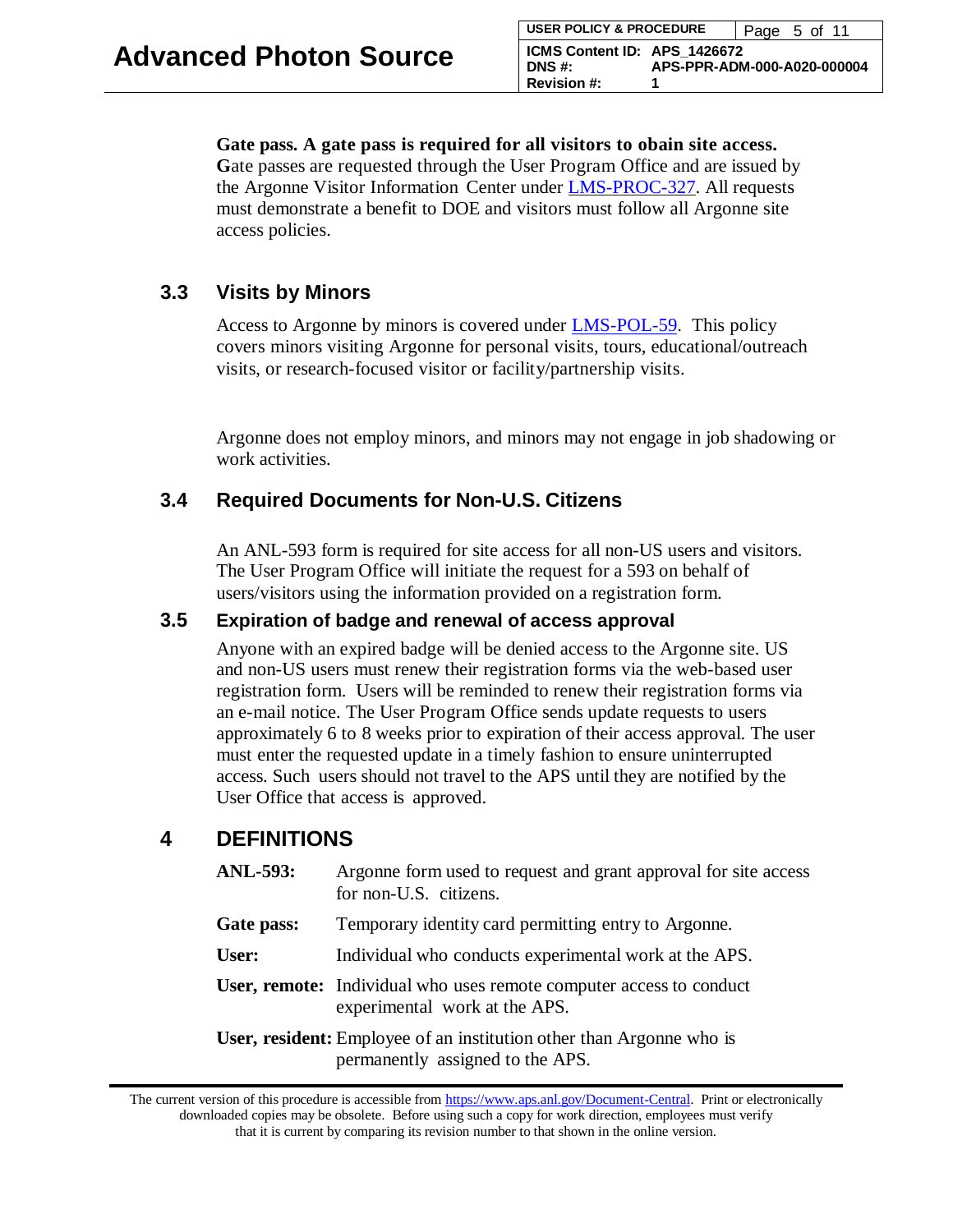| User badge:     | Photo identification card issued to APS users who have  |
|-----------------|---------------------------------------------------------|
|                 | completed all requirements.                             |
| <b>Visitor:</b> | Individual who enters APS but does not conduct hands-on |

experimental work.

## **5 ASSISTANCE**

The initial point of contact for questions about this policy is the APS User Program Manager.

## **6 REVISIONS**

The point of contact for changes to this policy is the APS User Program Manager. Changes can be made in response to suggestions from any stakeholder in user activities.

Modifications of APS policies and procedures shall be managed according to Managing APS Facility Procedures (APS 1001409). The policy and procedure owners will work with the APS Procedure Administratorsto keep APS policies and procedures current in the APS integrated content management system (ICMS).

The current revisions of any APS policies and procedures will be available through the APS electronic document system (ICMS); users of an APS policy and/or procedure should ensure that they are using the current version.

## **7 RELATED POLICIES**

- Parent policy: User Access and Administration Framework (APS 1258423).
- User Training (APS 1458434)
- User Agreements (APS 1414785)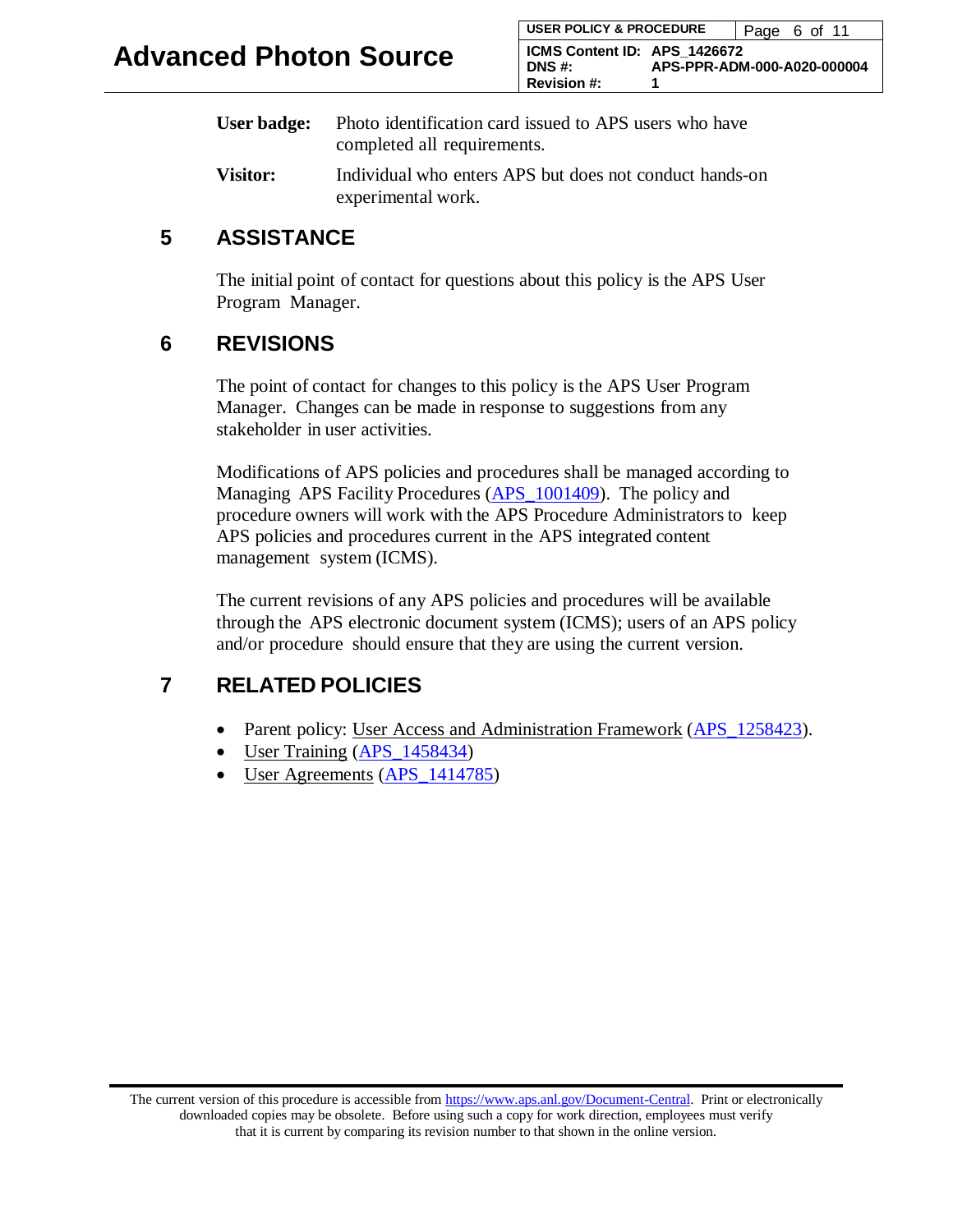# **Site Access by Users and Visitors**

## **PROCEDURE**

## **1 INTRODUCTION**

Argonne National Laboratory is a controlled-access site operated by the U.S. Department of Energy (DOE), and therefore users and visitors must follow DOE requirements regarding permission to enter the site (especially for users and visitors who are not U.S. citizens).

#### **1.1 Purpose**

This document sets out the procedure by which users obtain credentials (gate pass or badge) for access to the Argonne site. It ensures that APS complies with DOE requirements in granting access to users and visitors. It also permits users flexible access to the site and to APS buildings (as needed) during their experiments.

#### **1.2 Scope**

This policy applies to all users of APS beam time, to all types of beam time, and to all visitors to APS. This procedure gives the steps required of all users and visitors. For non-U.S. citizens, there may be additional requirements and actions, the nature of which will depend on individual circumstances.

## **2 BACKGROUND**

The prospective or returning user initiates this procedure, but, in general, most of the steps required to complete it are taken by the User Office. The prospective or returning user can facilitate the process by responding in a timely manner to rereistration reminders and requests for additional information from the User Office. The Foreign Visits and Assignments Specialist in the User Office works closely with all non-U.S. citizens to facilitate access.

## **3 PROCEDURE**

#### **CAUTION**

**Non-U.S. citizens:** Do not travel to Argonne unless the User Office has notified you that your access has been approved. Staff at the Argonne Information Center and entrance gate cannot authorize your entry.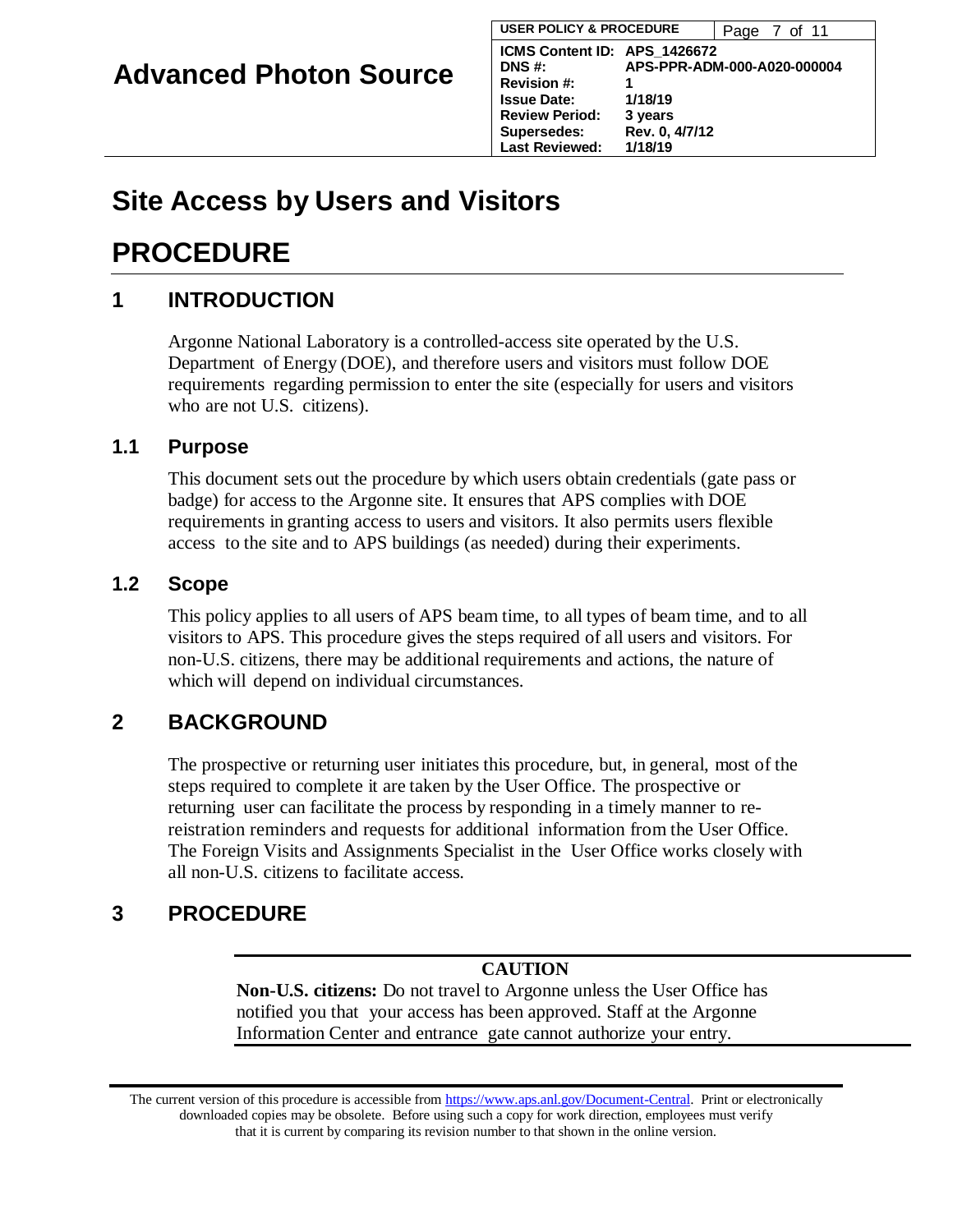| <b>Advanced Photon Source</b> |  |  |
|-------------------------------|--|--|
|-------------------------------|--|--|

- [1] User/visitor If you are not a U.S. citizen, collect your passport and immigration/residence documents, as well as dates and institutions of degrees conferred.
- [2] User/visitor If you are a returning user, locate your badge number.

*NOTE The registration form accessed in the next step cannot be saved; it must be completed in a single session.*

| [3a]                                                                                                                 | <b>Visitor</b>            | Register: complete the APS Visitor Registration Form at<br>https://www.aps.anl.gov/About/Visiting/visitor_registration.php.                                                                                                                                                                                                        |  |
|----------------------------------------------------------------------------------------------------------------------|---------------------------|------------------------------------------------------------------------------------------------------------------------------------------------------------------------------------------------------------------------------------------------------------------------------------------------------------------------------------|--|
| <b>OR</b>                                                                                                            |                           |                                                                                                                                                                                                                                                                                                                                    |  |
| [3b]                                                                                                                 | <b>User</b>               | Register: complete the Argonne user registration form at<br>https://beam.aps.anl.gov/pls/apsweb/ufr_main_pkg.usr_start_page.<br>Select the "new user" or "returning user" option, as appropriate.                                                                                                                                  |  |
| [4]                                                                                                                  | User<br>Program<br>Office | Process registration (create database records; start approval process<br>for non-U.S. citizens; initiates and verifies user agreement;<br>requests gate pass, etc.).                                                                                                                                                               |  |
| $\lceil 5 \rceil$                                                                                                    | User/visitor              | Before traveling to Argonne, verify the documents you will need to<br>be granted site access. See the access approval e-mail you received<br>from the User Office. Be granted site access. See the access<br>approval e-mail you received from the User Office. be granted site<br>access                                          |  |
| [6]                                                                                                                  | User/visitor              | Request access credentials at Argonne entrance. See Table 1.                                                                                                                                                                                                                                                                       |  |
| $\mathbf{1}$ $\mathbf{1}$ $\mathbf{1}$ $\mathbf{1}$ $\mathbf{1}$ $\mathbf{1}$ $\mathbf{1}$ $\mathbf{1}$ $\mathbf{1}$ |                           | $\mathbf{1}$ $\mathbf{1}$ $\mathbf{1}$ $\mathbf{1}$ $\mathbf{1}$ $\mathbf{1}$ $\mathbf{1}$ $\mathbf{1}$ $\mathbf{1}$ $\mathbf{1}$ $\mathbf{1}$ $\mathbf{1}$ $\mathbf{1}$ $\mathbf{1}$ $\mathbf{1}$ $\mathbf{1}$ $\mathbf{1}$ $\mathbf{1}$ $\mathbf{1}$ $\mathbf{1}$ $\mathbf{1}$ $\mathbf{1}$ $\mathbf{1}$ $\mathbf{1}$ $\mathbf{$ |  |

*NOTE The floor coordinator on duty can be reached from an on-site phone by dialing 2- 0101 or 4-0101 [pager]; from an off-site or mobile phone, dial 630-252-0101.*

| $\lceil 7 \rceil$ | User | If your beam time begins outside User Office hours (8:00 a.m.-<br>5:00 p.m.), contact your primary beamline contact or call the floor<br>coordinator on duty.                 |
|-------------------|------|-------------------------------------------------------------------------------------------------------------------------------------------------------------------------------|
| [8]               | User | As soon as possible after arrival, go to the User Office Training<br>Room (Bldg. 401, Room 1100) between 8:00 a.m. and 5:00 p.m. to<br>complete registration and orientation. |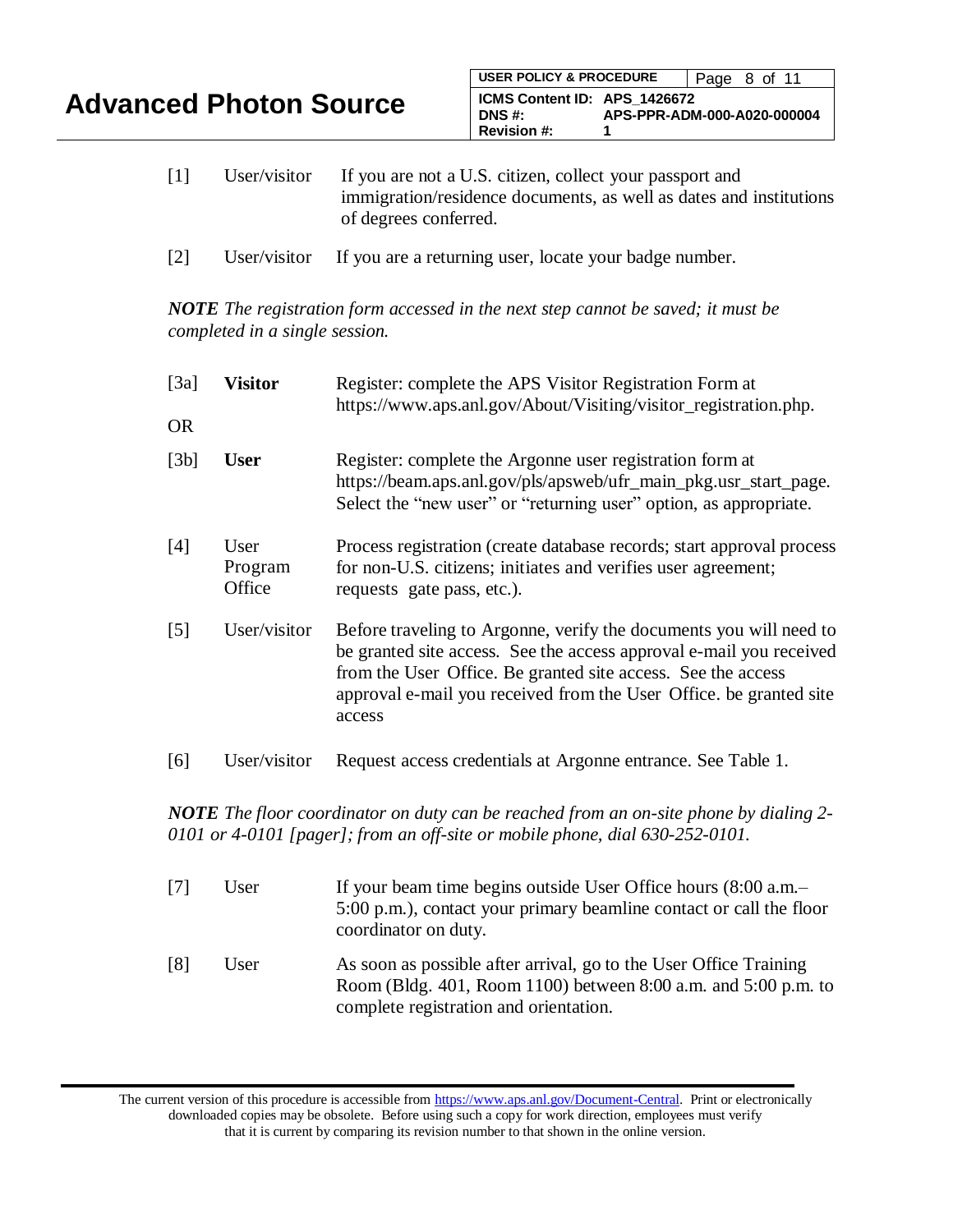| <b>Advanced Photon Source</b> |             |  | <b>USER POLICY &amp; PROCEDURE</b>                           | Page 9 of 11                                                      |
|-------------------------------|-------------|--|--------------------------------------------------------------|-------------------------------------------------------------------|
|                               |             |  | ICMS Content ID: APS 1426672<br>DNS #:<br><b>Revision #:</b> | APS-PPR-ADM-000-A020-000004                                       |
| [Q]                           | User Office |  |                                                              | Complete orientation: acknowledgment of user agreement, training. |

| [9] | User Office Complete orientation: acknowledgment of user agreement, training, |
|-----|-------------------------------------------------------------------------------|
|     | badge activation.                                                             |

[10] User Office Direct user to primary beamline contact.

#### **Table 1. Entering Argonne Site**

#### *Business Hours: 8:30 am–5 pm, Monday–Friday*

|                | <b>Arrival During</b><br><b>Business Hours</b>                                                                                                                                                                                                                                                                                                                                                                   | <b>Arrival Outside</b><br><b>Business Hours</b>                                                                                                                                                                                                                                                                                                               |
|----------------|------------------------------------------------------------------------------------------------------------------------------------------------------------------------------------------------------------------------------------------------------------------------------------------------------------------------------------------------------------------------------------------------------------------|---------------------------------------------------------------------------------------------------------------------------------------------------------------------------------------------------------------------------------------------------------------------------------------------------------------------------------------------------------------|
| <b>User</b>    | Go to the Argonne Information<br>$\bullet$<br>Center (outside main gate) and<br>present proof of identity and, if<br>needed, immigration/residency<br>documents. If your documents and<br>access approval are in order, the<br>AIC staff will give you a <i>photo</i><br>badge.<br>Otherwise, they will contact the<br>User Office for assistance.<br>Continue with Step [7]<br>$\bullet$                        | Go to the guard gate and present<br>proof of identity and, if needed,<br>immigration/residency documents.<br>If your documents and access<br>approval are in order, the guard<br>will give you a <i>gate pass</i> .<br>Otherwise, the guard will contact<br>the User Office for assistance.<br>Continue with Step [7].                                        |
| <b>Visitor</b> | Go to the Argonne Information<br>$\bullet$<br>Center (outside main gate) and<br>present proof of identity and, if<br>needed, immigration/residency<br>documents. If your documents and<br>access approval are in order, the<br>AIC staff will give you a <i>gate pass</i> .<br>Otherwise, they will contact the<br>User Office for assistance.<br>Enter the site and locate your onsite<br>$\bullet$<br>contact. | Go to the guard gate and present<br>proof of identity and, if needed,<br>immigration/residency documents.<br>If your documents and access<br>approval are in order, the guard<br>will give you a <i>gate pass</i> .<br>Otherwise, the guard will contact<br>the User Office for assistance.<br>Enter the site and locate your<br>$\bullet$<br>onsite contact. |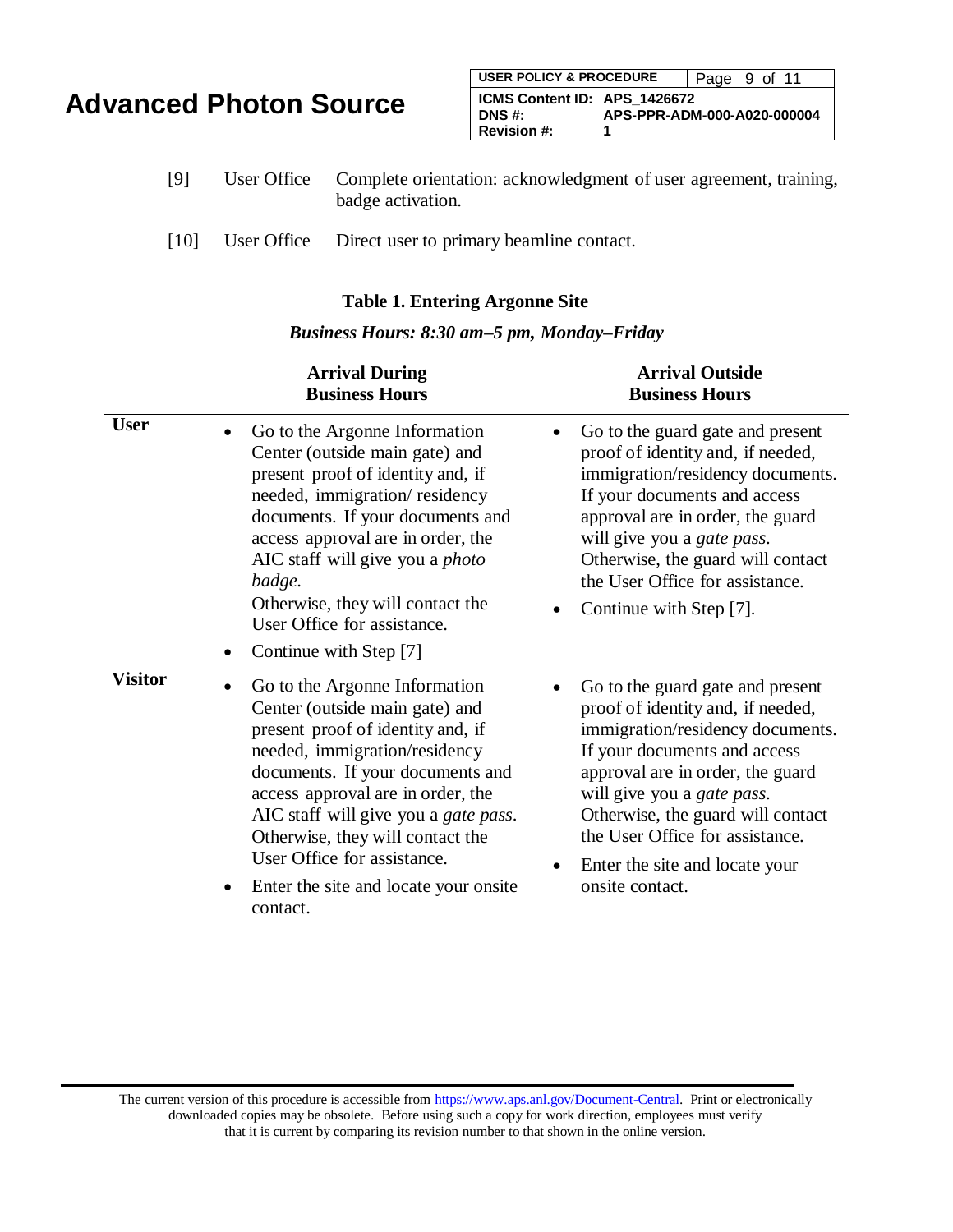## **4 CLOSEOUT OR POST-PERFORMANCE ACTIVITY**

[1] User If you will not return to APS at any time in the future, then return your user badge to the APS User Office, 401/B1154 Argonne National Laboratory 9700 S. Cass Ave. Argonne, IL 60439

## **5 DOCUMENTS/RECORDS CREATED BY THIS PROCEDURE**

| <b>Description of</b><br>Document/Record | <b>Custodian</b>      | <b>Storage</b><br><b>Location and</b><br><b>Medium</b> |
|------------------------------------------|-----------------------|--------------------------------------------------------|
| Foreign visits and assignments           | Facilities            | <b>FAVOR</b>                                           |
| record (non-U.S. citizens)               | Management and        | system                                                 |
|                                          | Services Division,    |                                                        |
|                                          | <b>Security Group</b> |                                                        |
| Gate pass record                         | Argonne Information   | Argonne gate                                           |
|                                          | Center                | pass system                                            |
| Physical gate pass                       | Visitor               | plastic card                                           |

#### **5.1 Documents/Records for Visitors**

#### **5.2 Documents/Records for Users**

The documents/records listed below will be created for each user in the execution of this procedure.

|                               |                          | <b>Storage</b>       |
|-------------------------------|--------------------------|----------------------|
| Description of                |                          | <b>Location and</b>  |
| <b>Document/Record</b>        | <b>Custodian</b>         | <b>Medium</b>        |
| Registration record           | XSD, User Office         | <b>User Database</b> |
| Human Resources record        | Argonne Human            | HR database          |
|                               | Resources office         |                      |
| Argonne domain account record | <b>Argonne Computing</b> | CIS systems          |
|                               | and Information          |                      |
|                               | <b>Services</b>          |                      |
| Training record               | Argonne EQO              | Training             |
|                               |                          | Management           |
|                               |                          | System (TMS)         |